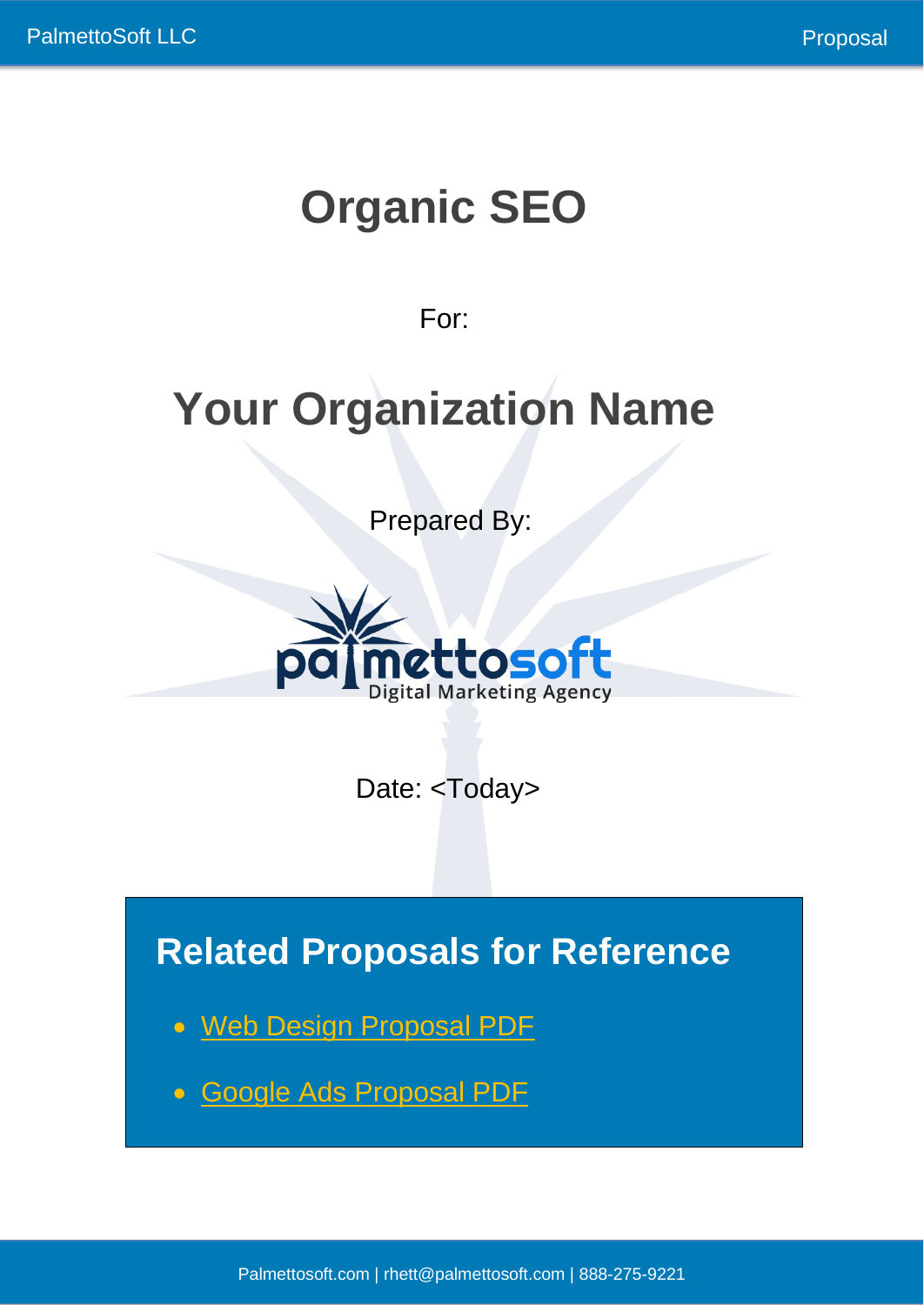### **Introduction**

The following information in this document covers a good faith agreement between PalmettoSoft (PS) and the customer.

#### **Our Goal**

Our immediate goal is to create an Organic SEO campaign to get your marketing efforts on a good path and begin to show positive ROI. Once your comfort level is raised, we can look at adding other digital marketing services such as Google Ads and paid press releases.

#### **About Us- Quick Tidbit**

PalmettoSoft was established in 2005 and we have served over two hundred SEO customers. Many of our clients have been with us for a very long time- and we **don't use contracts to lock our customers in.**

#### **Learn More About Our SEO Process Philosophy**

[SEO Process](https://www.palmettosoft.com/seo-process-steps/) - Over 6,000 views

**Subject Matter Experts:** We also hold top organic Google positions for many national search terms like ["SEO Process"](https://www.google.com/search?q=SEO+Process&oq=SEO+Process&aqs=chrome..69i57j69i61l3.5831j0j1&sourceid=chrome&ie=UTF-8) and ["Google Ads Process.](https://www.google.com/search?q=google+ads+process&oq=google+ads+process&aqs=chrome..69i57j69i64j69i60j69i61.9486j0j1&sourceid=chrome&ie=UTF-8)" On a continual basis, we periodically create subject matter expert (SME) content and Google acknowledges that by rewarding us with the highest national and global rankings.

**Takeaway: PalmettoSoft has cracked the Google ranking algorithm. We have done** this through experience, reverse engineering, intuition and research.

In addition, we are highly ranked for many local city and state terms such as South [Carolina SEO,](https://www.google.com/search?q=south+carolina+seo&rlz=1C1VDKB_enUS960US960&oq=south+carolina+seo&aqs=chrome..69i57j0i22i30l2j69i59.7427j0j9&sourceid=chrome&ie=UTF-8) [Charleston SEO,](https://www.google.com/search?q=charleston+seo&rlz=1C1VDKB_enUS960US960&oq=charleston+seo&aqs=chrome..69i57j0i22i30i457j0i22i30l3j0i10i22i30.8377j0j4&sourceid=chrome&ie=UTF-8) [Greenville SEO,](https://www.google.com/search?q=greenville+seo&rlz=1C1VDKB_enUS960US960&oq=greenville+seo&aqs=chrome.0.69i59.2955j0j9&sourceid=chrome&ie=UTF-8) [Columbia SEO](https://www.google.com/search?q=columbia+seo&rlz=1C1VDKB_enUS960US960&oq=columbia+seo&aqs=chrome.0.69i59j0i22i30l2j0i22i30i457j0i22i30l6.2700j0j9&sourceid=chrome&ie=UTF-8) and [Myrtle Beach](https://www.google.com/search?q=myrtle+beach+seo&rlz=1C1VDKB_enUS960US960&oq=myrtle+beach+seo&aqs=chrome..69i57j69i59.6391j0j9&sourceid=chrome&ie=UTF-8)  [SEO.](https://www.google.com/search?q=myrtle+beach+seo&rlz=1C1VDKB_enUS960US960&oq=myrtle+beach+seo&aqs=chrome..69i57j69i59.6391j0j9&sourceid=chrome&ie=UTF-8)

Can we do SEO at a high level? **Absolutely.**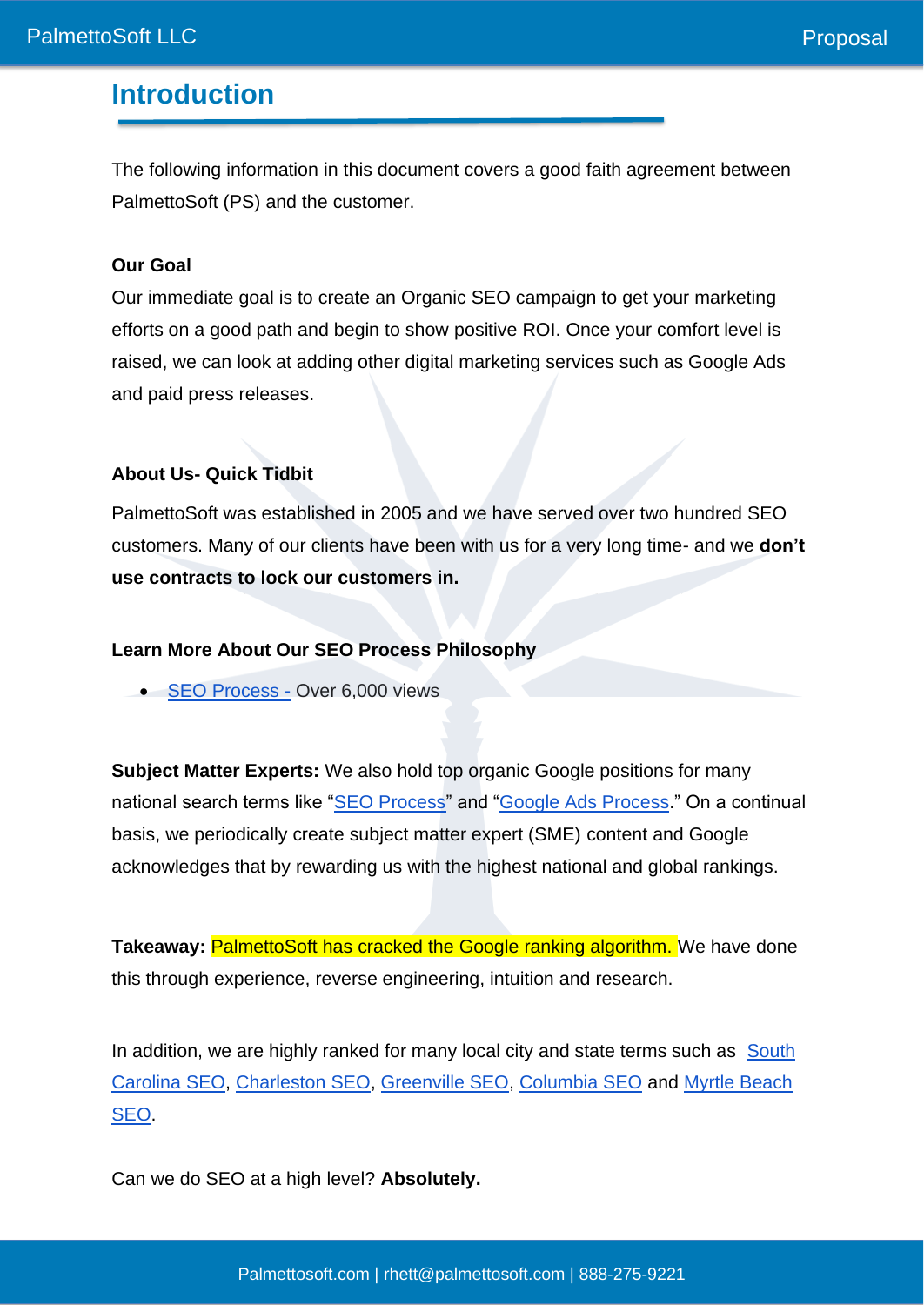The question is not "can we?," but **"How can we help your business?"**

## **What is Organic SEO?**

Organic SEO describes the work done to boost a website's position within the natural, organic search engine results. Organic SEO is NOT a one time exercise. It is ongoing work mainly due to: Competitor enhancements, constantly changing search engine algorithm updates, shifting search trends and evolving technology.

### **Expectations & Assumptions**

- Deliver a white glove level service
	- o 24 or less turnaround times on emails
	- o Highly organized and structured communication style
	- o Friendly attitude and demeanor of personnel
	- o Workflow is managed through a web based project management tool
		- **Maximum efficiency**
		- Calendar
		- Scheduling & planning
		- Communication tracking
- Act as a consultant for any other marketing related activities
	- o And for 3rd party IT vendors
- Fees are inline with the industry- and lower in many instances
- No contracts!
	- o We only require a 30 day notice of cancellation.
- We follow the Google Search Console guidelines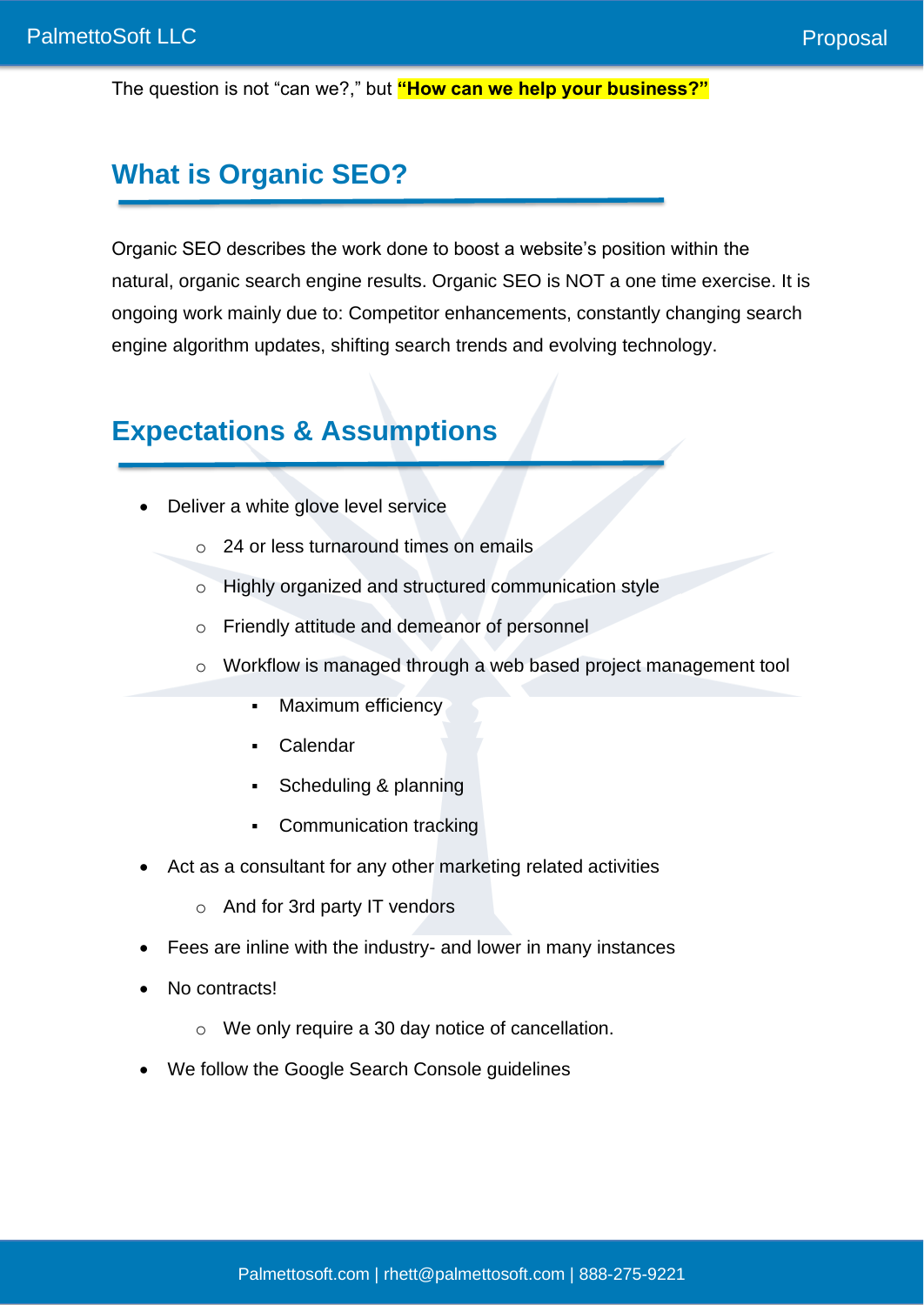- Google now dominates the search engine market, maintaining an [92.47](https://www.statista.com/statistics/216573/worldwide-market-share-of-search-engines/)  [percent market share](https://www.statista.com/statistics/216573/worldwide-market-share-of-search-engines/) as of January 2021.
- Google processes trillions of searches every year, and still, 15% of searches [are new and have never been searched before.](https://searchengineland.com/google-reaffirms-15-searches-new-never-searched-273786)
- Track and report business leads (email and phone calls) with customer
- Oversee campaign
	- o Monthly performance report

# **Miscellaneous Fees (these are not common)**

Search engines evolve.

Your competition does too.

Throughout the life of your campaign, there may be additional charges needed to keep your website up to date. Examples of this are a recommended **annual website copy refresh** by the PalmettoSoft copywriter and a **citation building campaign** (third party software is used). Websites who periodically refresh their content (and make proactive adjustments/upgrades) get "ranking favoritism" over ones that don't. PalmettoSoft asks that the customer pay for situations like these. Another example could be **adding a video section** to your website… or **expanding a page's content to better support a more** 

**competitive/high search demand keyword.** *While most of the SEO work PalmettoSoft does is considered "routine," and is included with our monthly service, sometimes extra work needs to be done for an ever changing Internet landscape.*

# **Website Maintenance is a Separate Service**

Websites need to be changed/modified on a regular basis. The information in this agreement focuses primarily on search engine optimization work and this is also one of the core services of PalmettoSoft.

In the event the customer wants to, for example, add a new web page, adjust their logo, add images, change copy, etc… This type of work needs to be done by an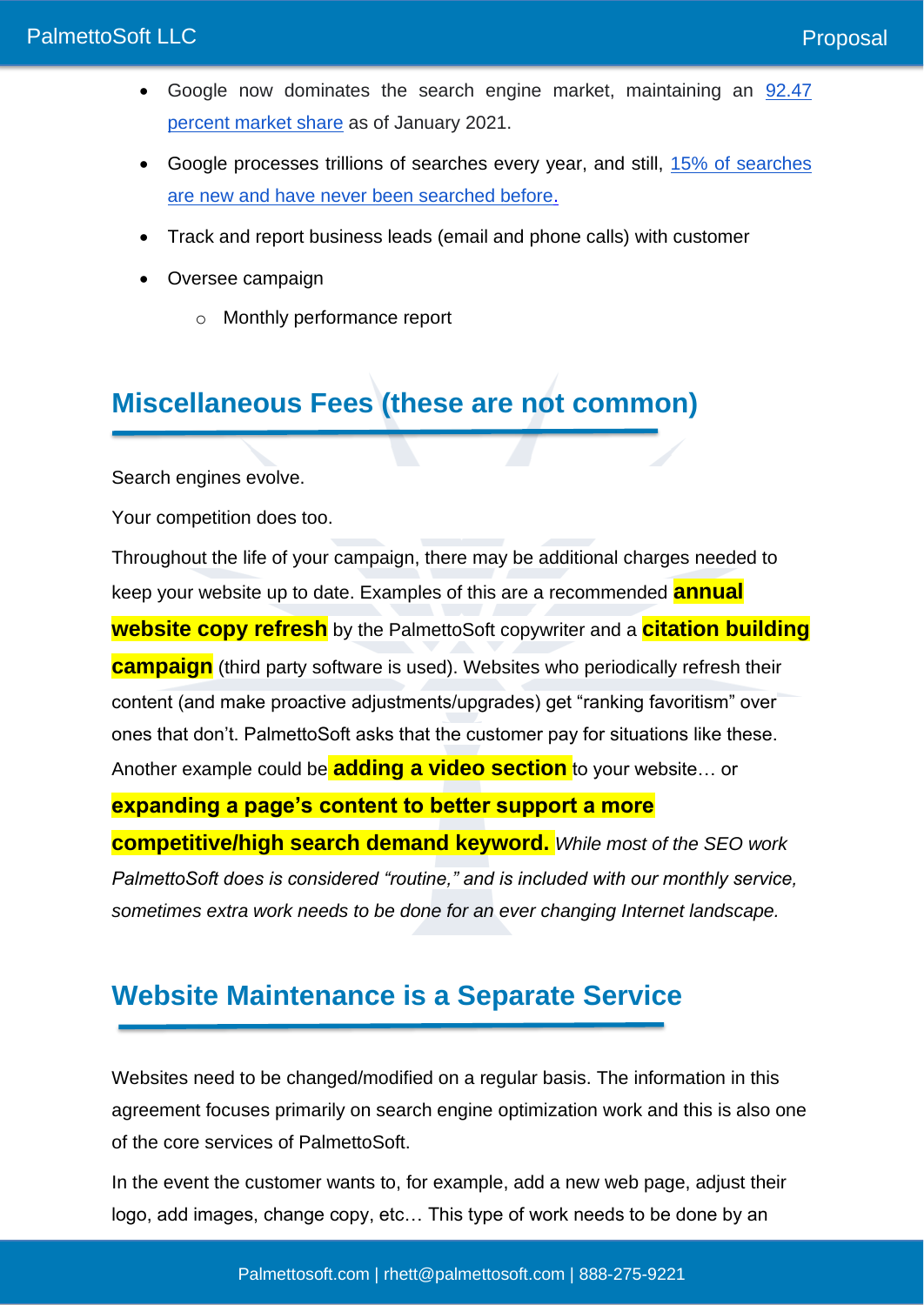experienced developer and we **may ask the client to pay extra for this** 

**work** for a marginal fee.

If the customer has a developer and/or wants to pay their developer to do the work-PalmettoSoft will consult free of charge as part of your service.

## **Campaign Goals**

- Establish 1st Page Keyword Ranking
	- Within 90 days (or less) after routine work starts, **begin** to establish 1st page Google rankings
	- Maintain those rankings
- Website Performance
	- Increase organic traffic
	- Improve overall website performance via Google Analytics analysis and customer input
	- Lower website bounce rates
	- eCommerce: Raise sales revenue
- Increase customer base
	- Create new customers
	- Enhance organization branding and credibility

### **Keywords**

| <b>Campaign Keywords</b> |                   |                              |  |  |
|--------------------------|-------------------|------------------------------|--|--|
|                          | Google.com        |                              |  |  |
| #                        | <b>Keyword</b>    | <b>Avg. Monthly Searches</b> |  |  |
| 1                        | Sample keyword 1  | 210                          |  |  |
| 2                        | Sample keyword 2  | 110                          |  |  |
| 3                        | Sample keyword 3  | 40                           |  |  |
| 4                        | Sample keyword 4  | 170                          |  |  |
| 5                        | Sample keyword 5  | 90                           |  |  |
| 6                        | Sample keyword 6  | 30                           |  |  |
| 7                        | Sample keyword 7  | 30                           |  |  |
| 8                        | Sample keyword 8  | 90                           |  |  |
| 9                        | Sample keyword 9  | 170                          |  |  |
| 10                       | Sample keyword 10 | 110                          |  |  |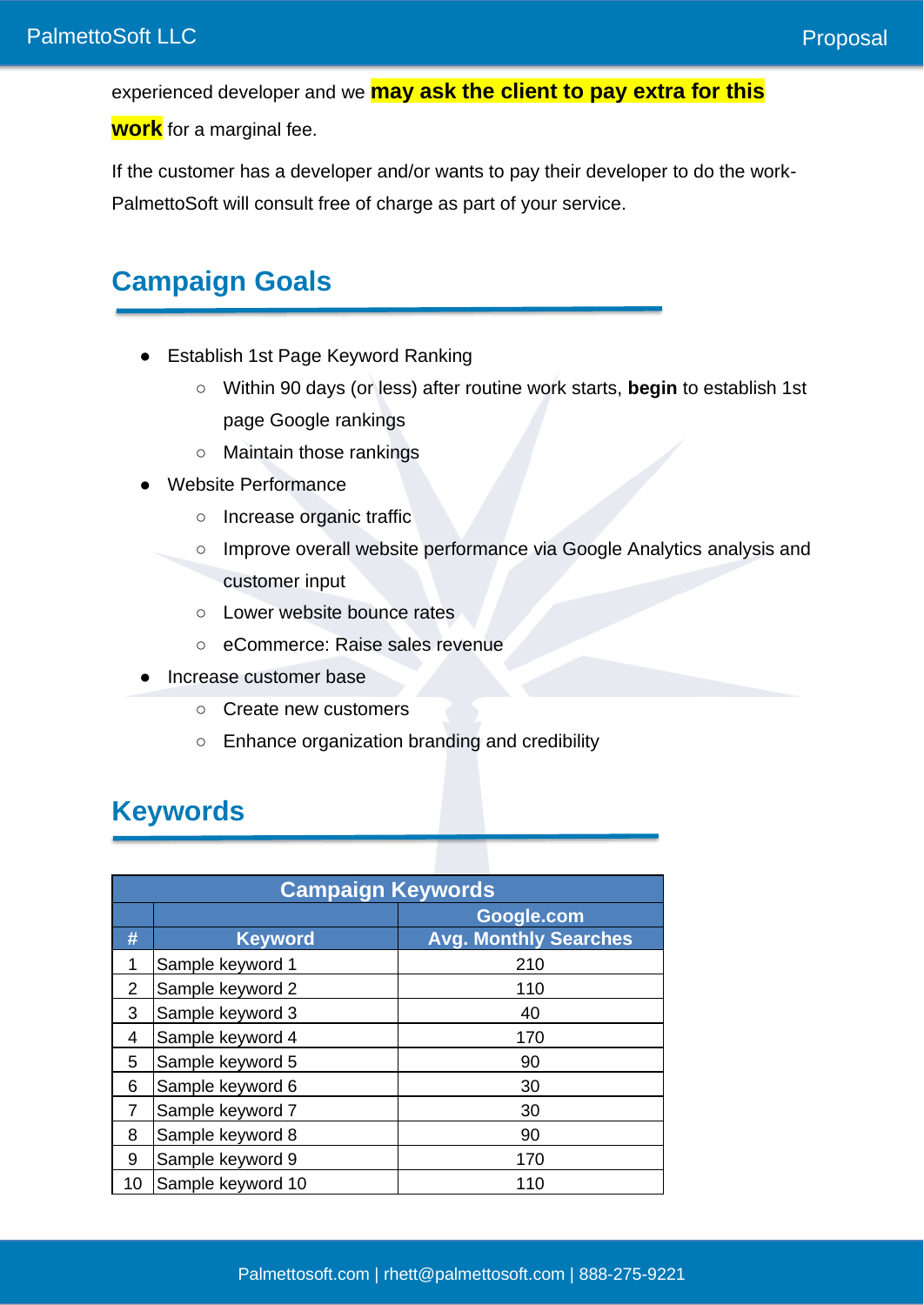# **Schedule**

| <b>Campaign Setup</b>                         | <b>Start</b> | <b>End</b> |
|-----------------------------------------------|--------------|------------|
| <b>Keyword analysis</b>                       | 10/3/22      | 10/11/22   |
| Research and recommendations based on         |              |            |
| business's products/services & client input   |              |            |
| <b>Website audit</b>                          | 10/12/21     | 10/17/21   |
| SEO compatibility check and competitor        |              |            |
| analysis                                      |              |            |
| <b>Landing page review</b>                    | 10/18/21     | 10/26/21   |
| Audit landing page content, call-to-          |              |            |
| action buttons, contact forms                 |              |            |
| Create new landing pages based on             |              |            |
| the targeted SEO keywords.                    |              |            |
| <b>Blog setup and integration</b>             | 10/27/21     | 10/31/21   |
| Install and/or optimize an existing blog      |              |            |
| within the website. This includes, but is not |              |            |
| limited to an overview page, detail page      |              |            |
| and social sharing buttons.                   |              |            |
| <b>Meta element optimization</b>              | 11/1/21      | 11/11/21   |
| Title                                         |              |            |
| Meta description                              |              |            |
| Heading tag                                   |              |            |
| Image alt text                                |              |            |
| <b>Breadcrumb navigation</b>                  |              |            |
| Google Webmaster Tools and                    |              |            |
| Analytics setup                               |              |            |
| Sitemap.xml setup                             |              |            |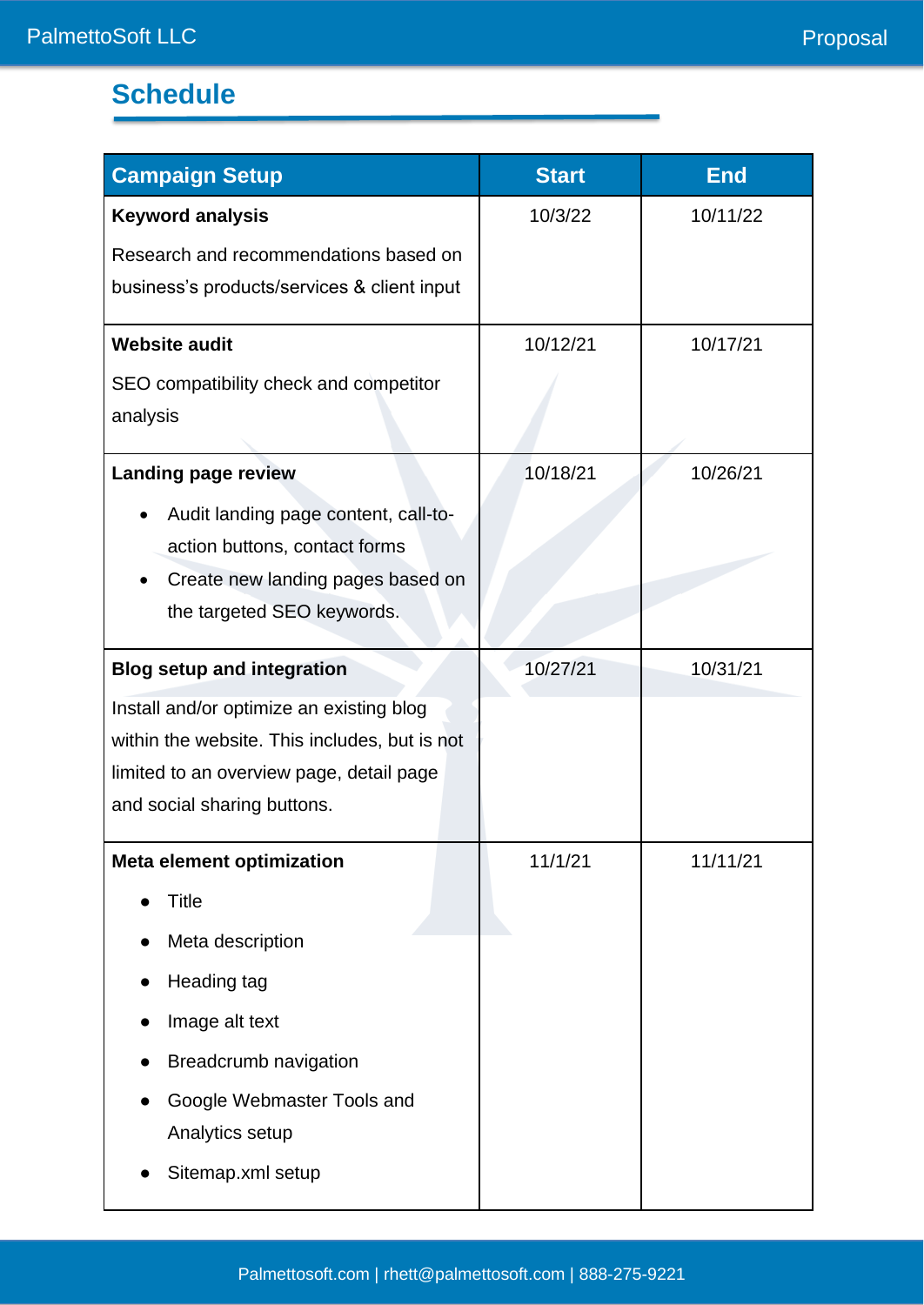| Robots.txt setup                                                                                                                                            |          |          |
|-------------------------------------------------------------------------------------------------------------------------------------------------------------|----------|----------|
| Creating custom 404 error pages<br>$\bullet$                                                                                                                |          |          |
| 301 redirect verification                                                                                                                                   |          |          |
| Internal content linking                                                                                                                                    |          |          |
|                                                                                                                                                             |          |          |
|                                                                                                                                                             | 11/14/21 | 11/30/21 |
|                                                                                                                                                             |          |          |
|                                                                                                                                                             |          |          |
| <b>Citation building</b><br>Add website details in the top 50 local<br>business listing websites. This boosts<br>ranking in Google Maps along with referral |          |          |

| <b>Routine Work</b><br><b>Monthly</b>                                                                                                                                                                                                                                                                      | <b>Start</b> |
|------------------------------------------------------------------------------------------------------------------------------------------------------------------------------------------------------------------------------------------------------------------------------------------------------------|--------------|
| <b>Blog posting</b><br>PalmettoSoft copywriter will interview the customer and write<br>monthly blog post(s) matched to their campaign<br>requirements.                                                                                                                                                    | 12/1/22      |
| <b>Social Media Posting</b><br>Post once per week (Wednesday) in Facebook and Instagram                                                                                                                                                                                                                    | 12/1/22      |
| <b>Link building</b><br>Monthly backlink creation through directory, book sharing,<br>article and blogging                                                                                                                                                                                                 | 12/1/22      |
| <b>Google My Business listing optimization</b><br>PS works to routinely optimize this listing for maximum benefit<br>in the local search results.                                                                                                                                                          | 12/1/22      |
| *Google My Business customer reviews<br>*The customer does this.<br>PalmettoSoft will create a Customer Review email template<br>and share with the customer to use for the collection of<br>customer reviews. This is an important part of SEO and<br>PalmettoSoft will guide the customer in the effort. | 12/8/22      |